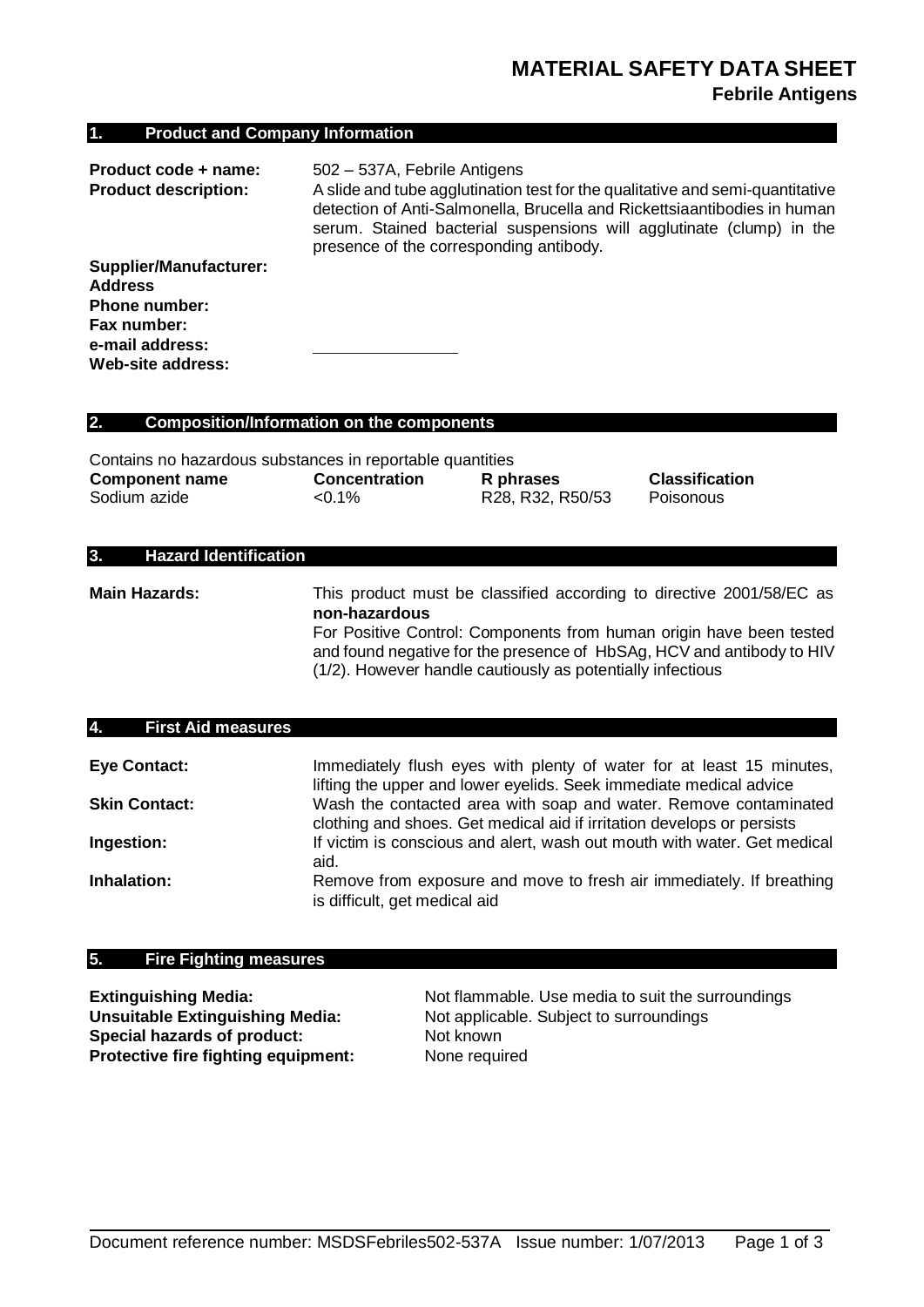# **MATERIAL SAFETY DATA SHEET Febrile Antigens**

#### **6. Accidental release measures**

| <b>Personal Precautions Spillage:</b> | Wear rubber gloves and protective clothing                        |
|---------------------------------------|-------------------------------------------------------------------|
| Spillages:                            | Contain liquid with paper towels, which should subsequently be    |
|                                       | incinerated. Disinfect site of spillage                           |
| <b>Environmental precautions:</b>     | Try to prevent the material from entering drains or water courses |

# **7. Handling and Storage**

**Handling:** Wear rubber gloves and protective clothing **Storage:** Storage temperature should be controlled to between 2 and 8°C. Store in the original container securely closed. Keep away from foodstuffs

### **8. Exposure Controls / Personal Protection**

| <b>Respiratory Protection:</b> | Good local ventilation                             |
|--------------------------------|----------------------------------------------------|
| <b>Hand Protection:</b>        | Wear suitable gloves, e.g. latex or plastic gloves |
| <b>Eye Protection:</b>         | Not required                                       |

# **9. Physical and Chemical properties**

| <b>Physical State:</b>                    | Liquid             |
|-------------------------------------------|--------------------|
| Colour:                                   | Somatic (O): Blue  |
|                                           | Flagellar (H): Red |
| Odour:                                    | Odourless          |
| pH:                                       | $8.0 - 8.4$        |
| Flash Point (°C):                         | Not applicable     |
| Solubility in water (kg/m <sup>3</sup> ): | Not applicable     |
| Vapour Pressure (kPa):                    | Not applicable     |
| Density (kg/m <sup>3</sup> ):             | Not applicable     |
| <b>Viscosity:</b>                         | Not applicable     |
| Decomposition Temperature (°C):           | Not applicable     |

### **10. Stability and Reactivity**

**Chemical Stability:** Stable under normal temperatures and pressures. **Materials to avoid:** Not known when used appropriately **Hazardous decomposition products:** Not known **Hygiene measures:** Wash hands before breaks and after work. Do not eat, drink or smoke in the workplace

#### **11. Toxicological Information**

**Acute Toxicity:** Under normal circumstances and use, these products are unlikely to be acutely toxic **Skin sensitisation:** Under normal circumstances and use, these products are unlikely to sensitise skin